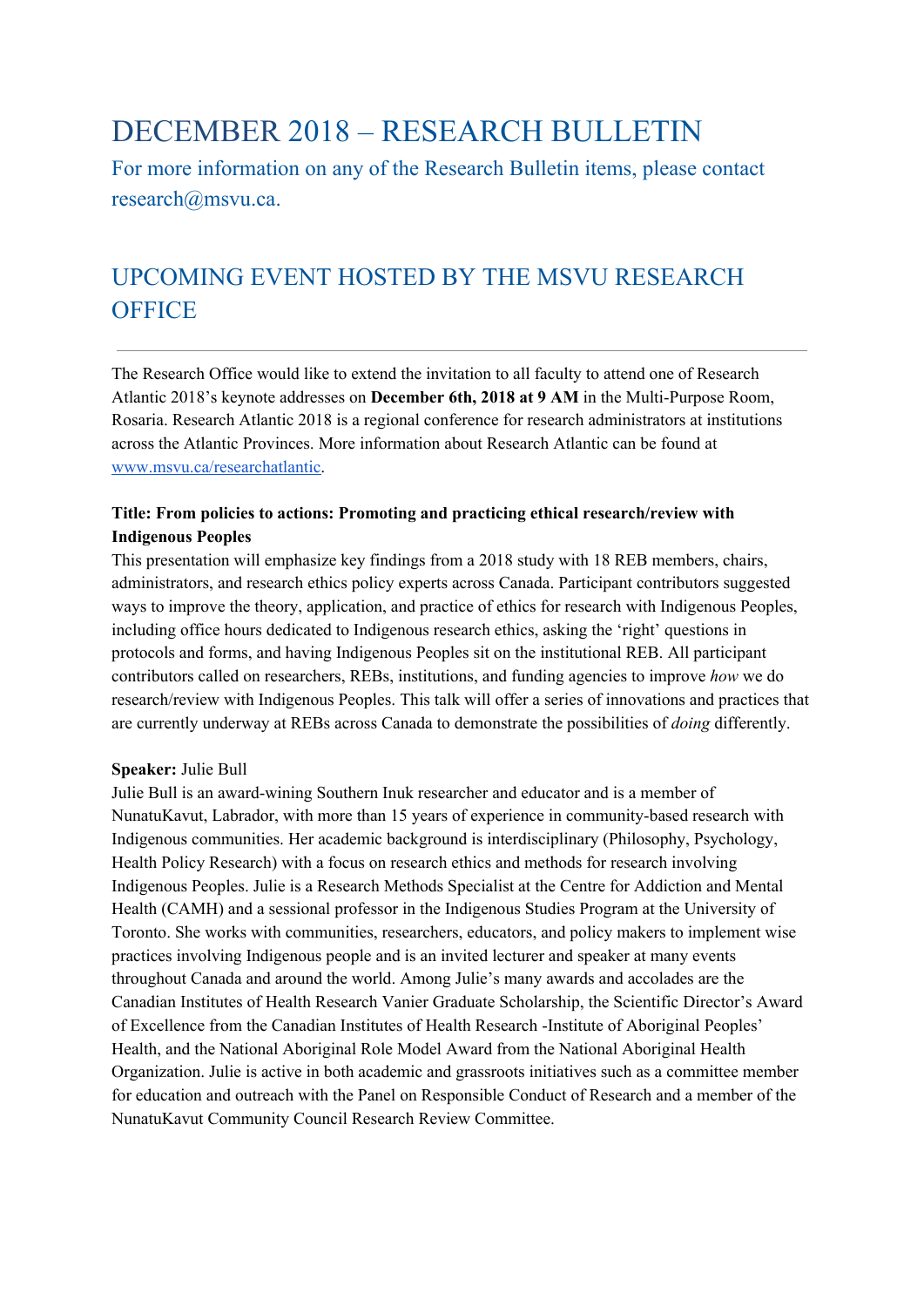### FUNDING OPPORTUNITIES

### AGE-WELL Funding Opportunity

AGE-WELL has announced a major new funding opportunity designed to identify the next wave of technology-based solutions that will support healthy aging and address real-life challenges. Researchers based at Canadian institutions and working in the field of technology and aging are invited to apply for funding through AGE-WELL's Core Research Program 2020-2025. Successful applications will be included as part of AGE-WELL's renewal application for funding through 2020-2025. AGE-WELL has partnered with [Mitacs](https://agewell-nce.us5.list-manage.com/track/click?u=2745893251b80a4ebcfc1808d&id=0ce729d4e7&e=8c1dfda719) and [MEDTEQ,](https://agewell-nce.us5.list-manage.com/track/click?u=2745893251b80a4ebcfc1808d&id=2164e03d14&e=8c1dfda719) to provide additional funding as part of this RFP. Additional partners and collaborators may join this funding initiative over the coming months. For details and application guidelines, please see the Core [Research](https://agewell-nce.us5.list-manage.com/track/click?u=2745893251b80a4ebcfc1808d&id=6c8fa916cb&e=8c1dfda719) Program 2020 - 2025 Request for [Proposals](https://agewell-nce.us5.list-manage.com/track/click?u=2745893251b80a4ebcfc1808d&id=6c8fa916cb&e=8c1dfda719) (RFP) webpage.

#### Trans-Atlantic Platform Social Innovation

In partnership with SSHRC, the T-AP is a collaboration among humanities and social science funders throughout the Americas and Europe to address a series of common challenges and strategic priorities, specifically to add to understanding and delivery of social innovation(s) through new research. Value: Up to \$170,000 (\$100,000 from SSHRC). Closing date – February 12, 2019. Project duration between 24-26 months.

For more information, please clic[k](https://www.transatlanticplatform.com/) [here.](https://www.transatlanticplatform.com/)

#### SHRCC Partnership Engage Grant – **Deadline: December 15, 2018**

Partnership Engage Grants are expected to respond to the objectives of the [Insight](http://www.sshrc-crsh.gc.ca/funding-financement/umbrella_programs-programme_cadre/insight-savoir-eng.aspx) program and the [Connection](http://www.sshrc-crsh.gc.ca/funding-financement/umbrella_programs-programme_cadre/connection-connexion-eng.aspx) program.

They provide short-term and timely support for partnered research activities that will inform decision-making at a single partner organization from the public, private or not-for-profit sector. The small-scale, stakeholder-driven partnerships supported through the Partnership Engage Grants are meant to respond to immediate needs and time constraints facing organizations in non-academic sectors. In addressing an organization-specific need, challenge and/or opportunity, these partnerships let non-academic organizations and postsecondary researchers access each other's unique knowledge, expertise and capabilities on topics of mutual interest. For more information please visit[:](https://bit.ly/2t1sT6m) <https://bit.ly/2t1sT6m>.

#### MSVU Research Internship (Undergraduate) – **Deadline: January 15, 2018**

For more information please contact Veronica Bacher, Grants Coordinator at research@msvu.ca.

#### NSERC USRAs (Summer) – **Deadline: January 15, 2018**

USRAs are meant to nurture your interest and fully develop your potential for a research career in the natural sciences and engineering. They are also meant to encourage you to undertake graduate studies in these fields. If you would like to gain research work experience that complements your studies in an academic setting, these awards can provide you with financial support through your host university. NSERC encourages qualified Indigenous students to apply for this award. For more information please review this [document](https://www.msvu.ca/site/media/msvu/CRP.SOP.011%20NSERC%20USRA.pdf).